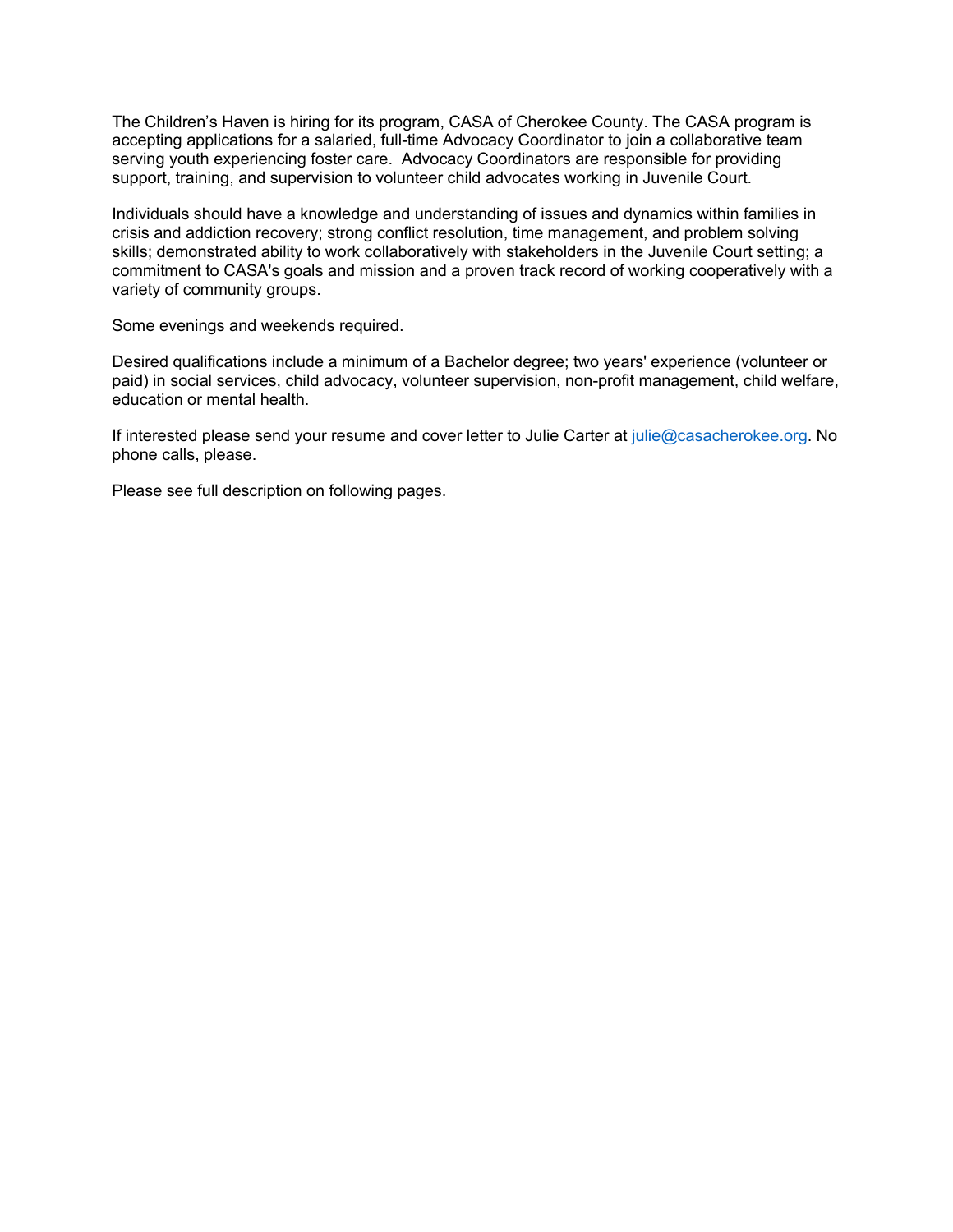# **Advocacy Coordinator**

CASA of Cherokee County Canton, GA

# **The Children's Haven/CASA of Cherokee County**

**Advocacy Coordinator**

**Job Description**

**Supervised by**: Advocacy Director

**FLSA Classification**: Salaried, exempt – Administrative exemption

**Position type**: Full time

#### **Purpose:**

Supervise, coach, and empower Volunteer Advocates who navigate the Juvenile Court system, speaking for the best interest of children involved with dependency court proceedings. Utilize local, state, and National CASA Standards, policies, and resources to guide the collaborative advocacy efforts of Volunteer Advocates within the guidelines of best practices. Equip Volunteer Advocates with accurate and current knowledge of community resources.

## **Essential Responsibilities:**

## **Advocate Supervision & Empowerment**

- Complies with Standards and policies for electronic and paper files related to cases and Volunteer Advocates.
- Collaborates with Advocacy Director on case assignment and re-assignment.
- Communicates at least monthly with Volunteer Advocates as per Standards and policies related to case-specific activities.
- Provides Volunteer Advocates with necessary skills; adequate resources; accessible guidance, encouragement, and mutual respect; consistent appreciation; strategies for problem solving; and ongoing emotional support.
- Coaches Volunteer Advocates in the provision of information, referrals, advocacy, follow up contact for continuation of services, permanency planning, confidentiality, normalcy, and the child best interest principle.
- Ensures notification, timely preparation, and attendance of court proceedings and other case related meetings.
- Models, guides, and monitors appropriate and effective interactions in court and community settings including home visits that may impact placement decisions.
- Ensures monthly (or quarterly) contact with child per Standards and completes appropriate documentation. As necessary, conducts contact in the Volunteer Advocate's absence.
- Collects and maintains pertinent case related information that ensures seamless case management in collaboration with the Volunteer Advocate.
- Attends all court proceedings with Volunteer Advocate, or makes arrangements for staff coverage to support Volunteer Advocate.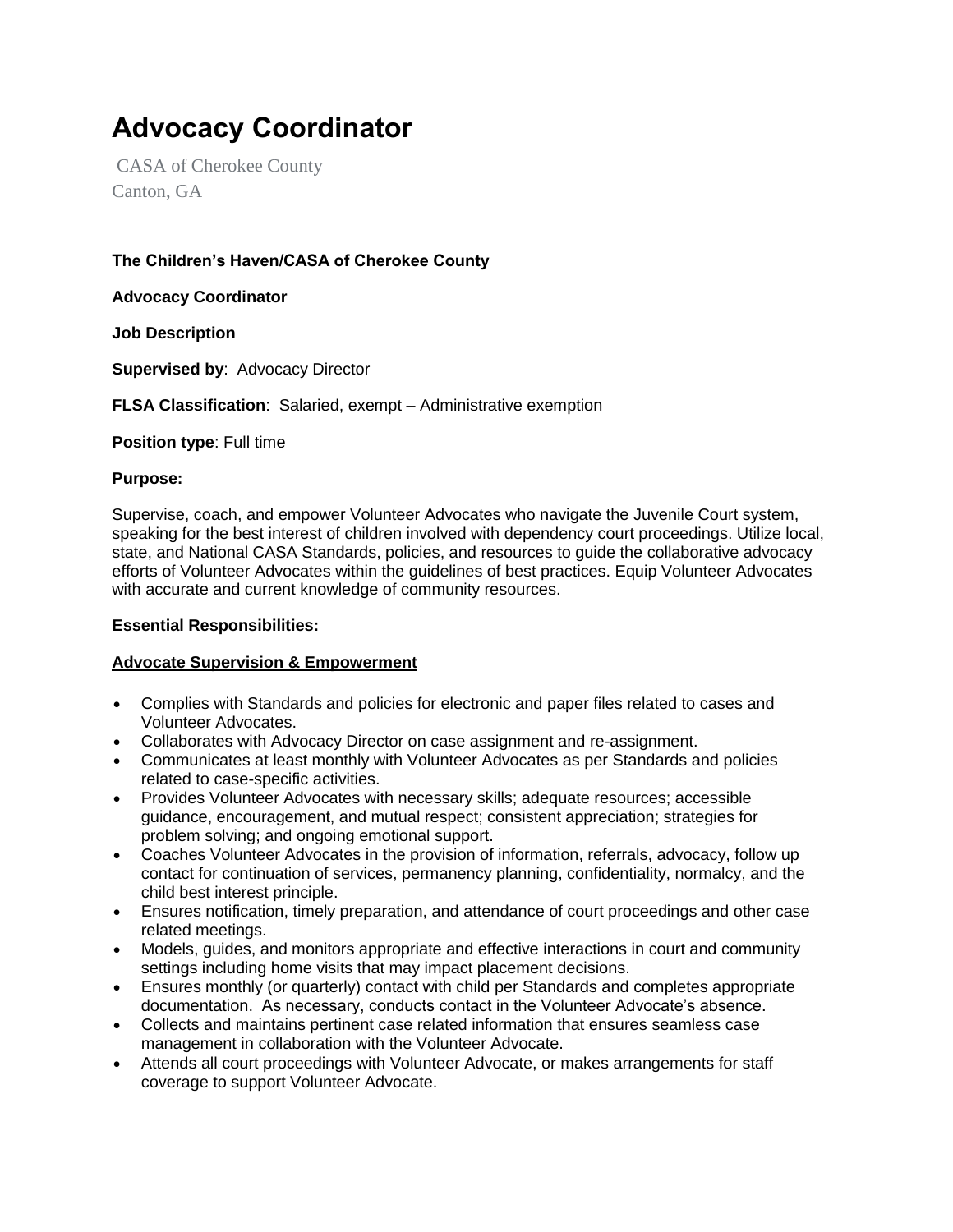- Seeks out unique and collaborative advocacy efforts for the greatest permanency possible in each case, and throughout each step in the case's duration.
- Through individualized attention and relationship, identifies and celebrates important moments in the Volunteer Advocate's life (i.e. birthday, Swear-In date, anniversary, etc.).

## **Court Reporting**

- Models and ensures Volunteer Advocate understanding and demonstrated working knowledge of Court Orders and progress of completion towards the DFCS Case Plan goals.
- Ensures objective, fact-based, and child-centered recommendations to the court are articulated in a written court report, submitted to the Advocacy Coordinator for review three to five business days prior to the hearing.
- Reviews the submitted court report in a timely manner, and addresses concerns or suggestions with the Volunteer Advocate prior to finalization of the court report.
- Ensures provision of the court report to all parties in a timely manner.
- Ensures child-centered recommendations include all aspects of a child's identity including placement, safety, normalcy, trauma, and access to culturally-appropriate, therapeutic, ageappropriate, developmental, educational, medical, and mental health services.

#### **Recruitment & Training**

- Attends, participates, and facilitates information sessions, pre-service interviews and training sessions, swearing-in celebratory events, in-service training, training staffings, and others as requested.
- Identifies ongoing training needs for Volunteer Advocates, and provides input on the development of specific training sessions to address needs in collaboration with the Advocacy Director.
- Positively represents CASA at community functions and civic organizations as directed by the Executive Director.

#### **Data Management**

- Collects and compiles required statistical information at least weekly in OPTIMA. This will include but is not limited to child demographics, legal status, placement, child and collateral contacts, scheduled hearings, Volunteer Advocate hours and miles, and other case specifics.
- Maintains Volunteer Advocate data including demographics and contact information in OPTIMA or specified database software.
- Complies with required statistical tracking completion and reporting deadlines, as requested by Advocacy Director or Executive Director.
- Participates in electronic scheduling, calendar management, records sharing, and collective reporting.

## **Office Operations**

- Answers and returns phone calls or other communication attempts within 24 hours.
- Answers incoming office phone calls and responds to visitors appropriately and in a timely manner (i.e. office coverage).
- Attends staff meetings, strategic planning meetings, and other internal meetings as needed or assigned.
- Utilizes Outlook calendar to manage work activities, and shared with Advocacy Director.
- Monitors volunteer engagement and activity for reporting and improvement.